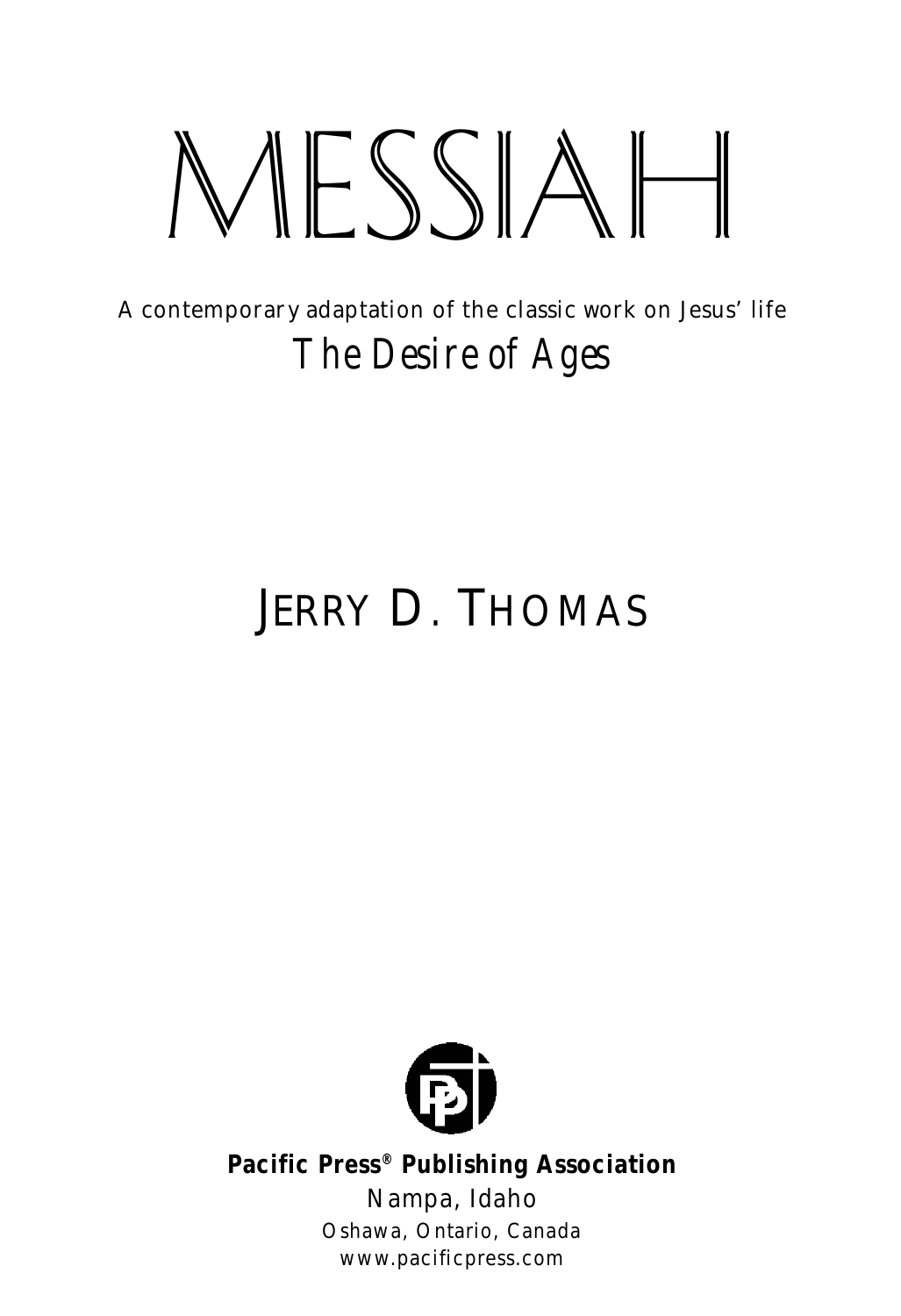## CONTENTS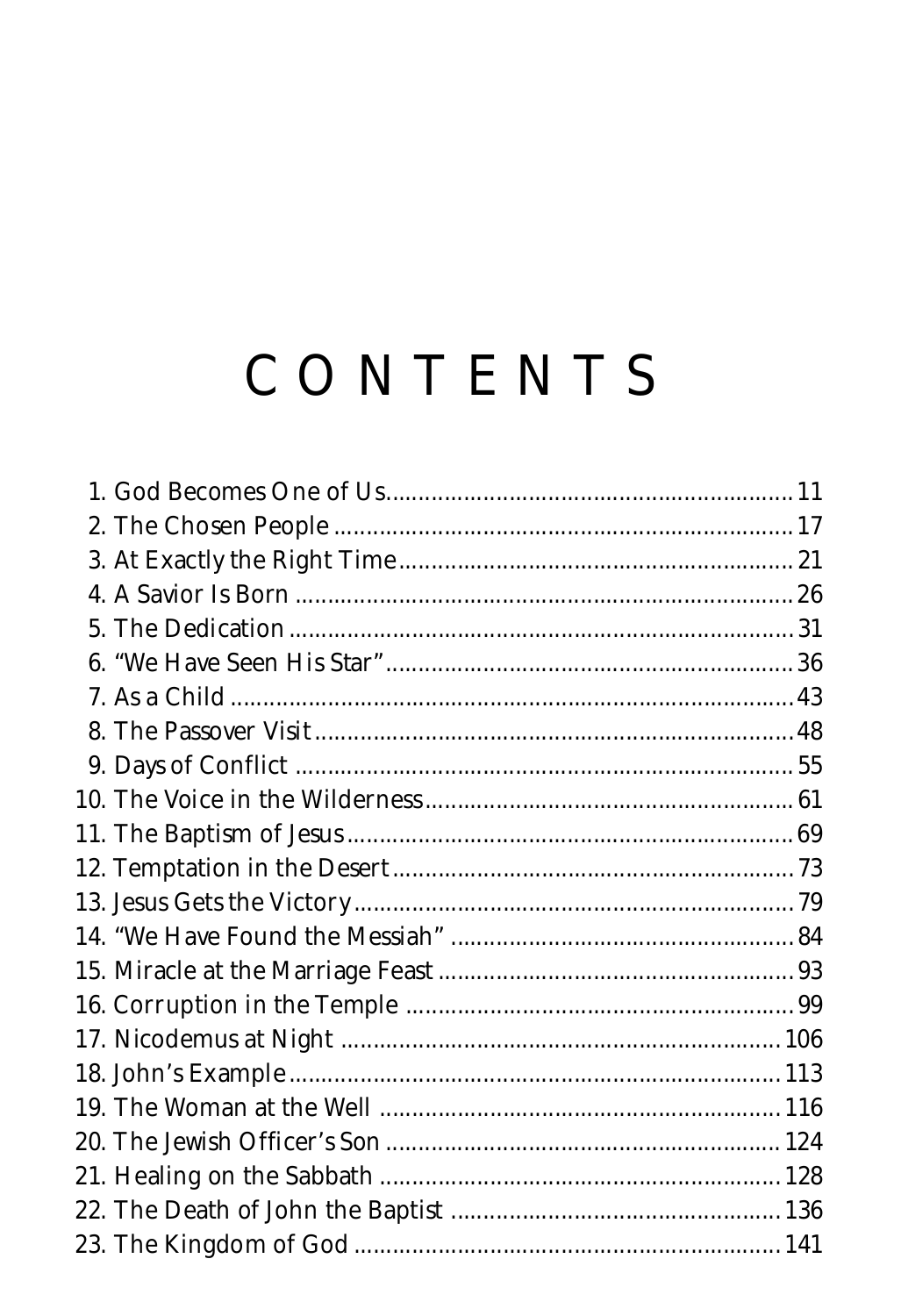| 28. Matthew: A Tax Collector Becomes a Disciple  165   |  |
|--------------------------------------------------------|--|
|                                                        |  |
|                                                        |  |
|                                                        |  |
| 32. A Servant is Healed, a Dead Man Comes to Life  188 |  |
|                                                        |  |
|                                                        |  |
|                                                        |  |
|                                                        |  |
|                                                        |  |
|                                                        |  |
|                                                        |  |
|                                                        |  |
|                                                        |  |
|                                                        |  |
|                                                        |  |
|                                                        |  |
|                                                        |  |
|                                                        |  |
|                                                        |  |
|                                                        |  |
|                                                        |  |
|                                                        |  |
|                                                        |  |
|                                                        |  |
|                                                        |  |
|                                                        |  |
|                                                        |  |
|                                                        |  |
|                                                        |  |
|                                                        |  |
|                                                        |  |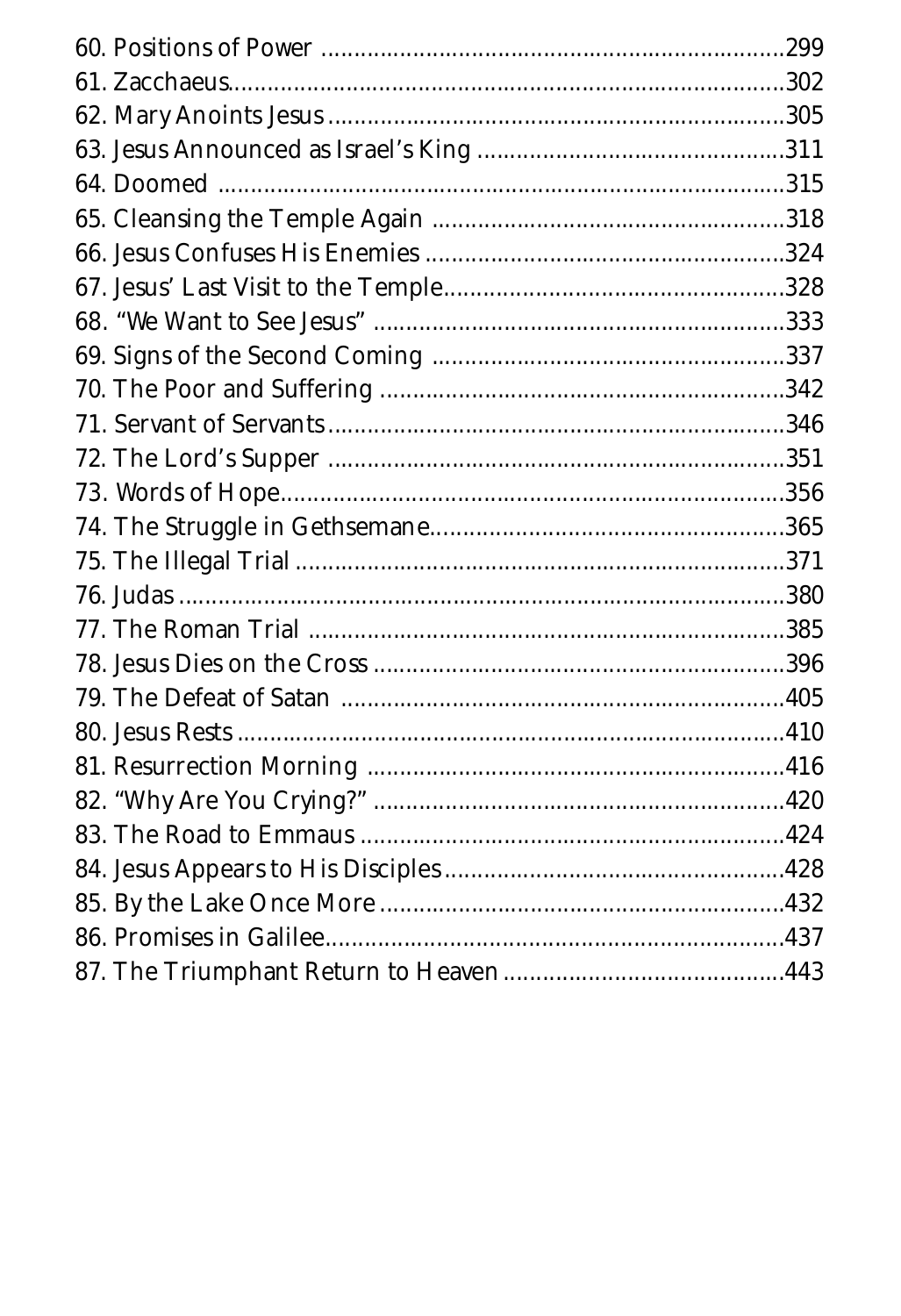## G O D B E C O M E S ONE OF US

" 'They will name him Immanuel,' which means 'God is with us' " (Matthew 1:23).

E rom the days of eternity, Jesus has been with His Father. They are both God. Both are full of glory and majesty greater than anything we can imagine. Jesus came to our world to show and to share that glory. He came to our dark, sinful planet to shine the light of divine love—to be "God with us." That's why the Bible writer said, "They will call him Immanuel."

Jesus came to this earth to show both humans and angels what God is really like. In fact, He was the word of God—God's thoughts spoken out loud, so we can hear them.

It wasn't just for His children on this planet that Jesus became a human being and demonstrated God's love. He did it for all created beings. Our world is now the textbook of the whole universe.

The purpose behind God's grace, the mystery of a love deep enough to save lost humans, will be studied by angels forever. Those who are saved, plus the beings from unfallen worlds will also sing about and study Jesus' life and death. They will find the glory that shines from Jesus' face is the glory of selfless love. Jesus' sacrifice on Calvary shows that the law of selfless love is the law of life for earth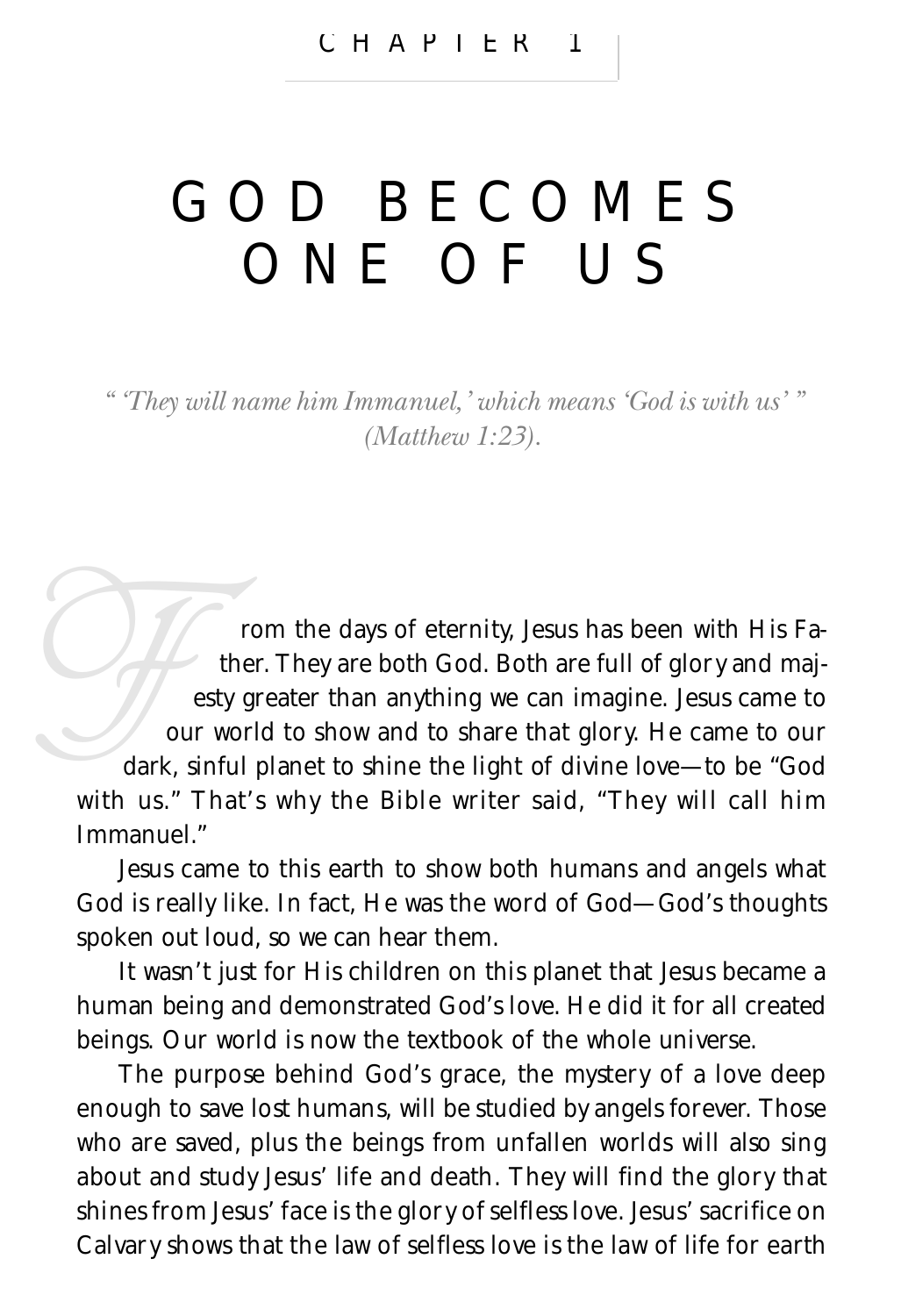and heaven. This selfless love comes straight from the heart of God.

In the beginning, nature reflected God like a mirror. Jesus Himself rolled out the heavens and laid the foundation of the earth. With His own hands, He hung the worlds in space and fashioned the flowers of the field. He filled the earth with beauty and the sky with song. Upon all these things, He wrote the message of His Father's love.

Today sin has spoiled God's perfect creation. But the handwriting of God's love is still there. Even now, all created things—except for selfish humans—reflect in some way God's law of love. Every bird that takes flight, every animal that moves and breathes, has a part in helping other creatures survive. Even the leaves and blades of grass have their ministry. The oxygen they give supports all living creatures. Animals return to them the carbon dioxide they need to grow and survive.

All of nature lives to give. Flowers share their fragrance and beauty. The sun gives its life-sustaining light. The ocean, source of all water on earth, returns the water it is fed by rivers and streams in the rain and snow that fall on the earth.

In the same way, angels find their joy in giving. With great love, they watch over weak and sinful humans. Into this dark world, they bring the light of heaven; with gentle patience, they work to show humans the love of God and bring them into a relationship with Jesus.

In Jesus we see God most clearly. He shows us without doubt that His Father's greatest joy—His greatest glory—is to give. God's life flows out to the universe in His ministry for all created beings. It flows out through His beloved Son, and through His Son it returns in praise and joyful service. It becomes a great wave of love, flowing back to the Source of life. Through Jesus, the circle of life and love is complete.

#### SELFISHNESS IN HEAVEN

The law of selfless love was broken in heaven itself. Sin began as selfishness. Lucifer, the brightest and mightiest angel, wanted more. He wanted to be the most important being in heaven. He tried to gain control of the other angels by breaking their loyalty to God. He wanted the angels looking at him.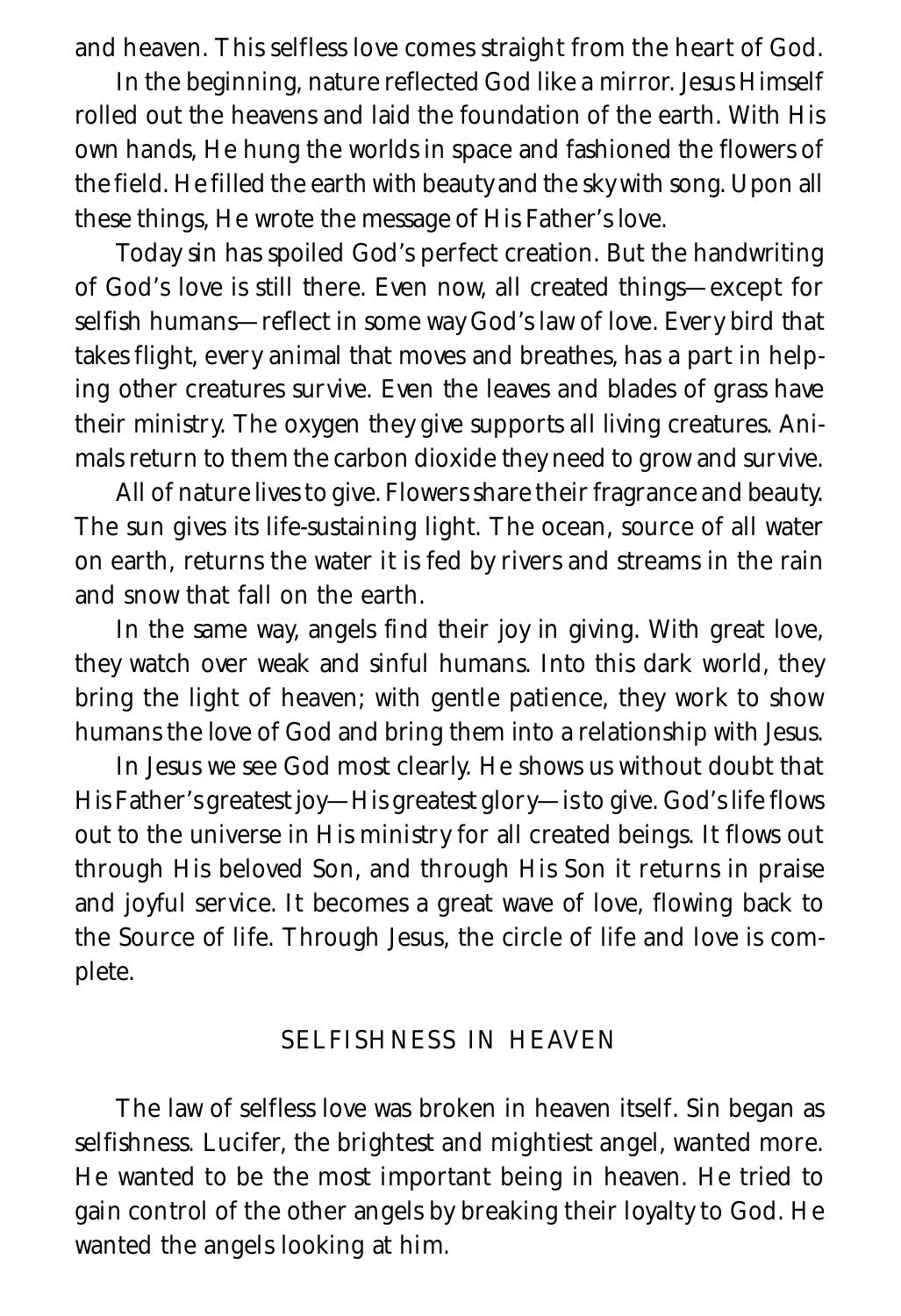He began implying that God was demanding worship and loyalty. He painted God as a self-centered dictator who tolerated no questions and no doubts. With these suggestions, Satan deceived the angels. With the same ideas, he would deceive humans. He led them to doubt God's word and to question His goodness. He tricked them into seeing a God of justice and awesome majesty as cruel and unforgiving. By misreprenting God's character, Satan pulled humans into his rebellion. The long dark night of earth's history

I*n Jesus, we see God most clearly of all.*

began.

The only way to lighten the shadows was to show that Satan's description of God was wrong. This couldn't be done by force. Force has no place in God's plans. He wants only a response of love, and love does not happen on demand. Love cannot be forced or ordered of anyone. Love is returned only when love is offered.

To know God is to love Him. So the way to lead humans back to God was to show humans what God

was really like. This could be done by only one Being in the universe. Only Jesus, who knew the limitless love of His Father, could make that love clear to all others.

The plan to save humans was not an afterthought. It was in place before Adam and Eve sinned. The plan was a natural result of the the law of selfless love. God's throne and the operation of the universe was founded on this principle. From eternity, God and Jesus knew of Lucifer's fall and that his lies would lead humans to rebel also.

God didn't create sin. He did not want it to exist. But He knew that it would happen and made a plan to deal with that most critical emergency. His plan revealed the great love He had for this world and humanity. He promised to give His one and only Son, " ' . . . that whoever believes in him may not be lost, but have eternal life'" (John 3:16).

Satan in his selfishness wanted to be more important, more honored. He wanted to become a god. Jesus, in His selfless love, did not care about glory or honor. He became a human being.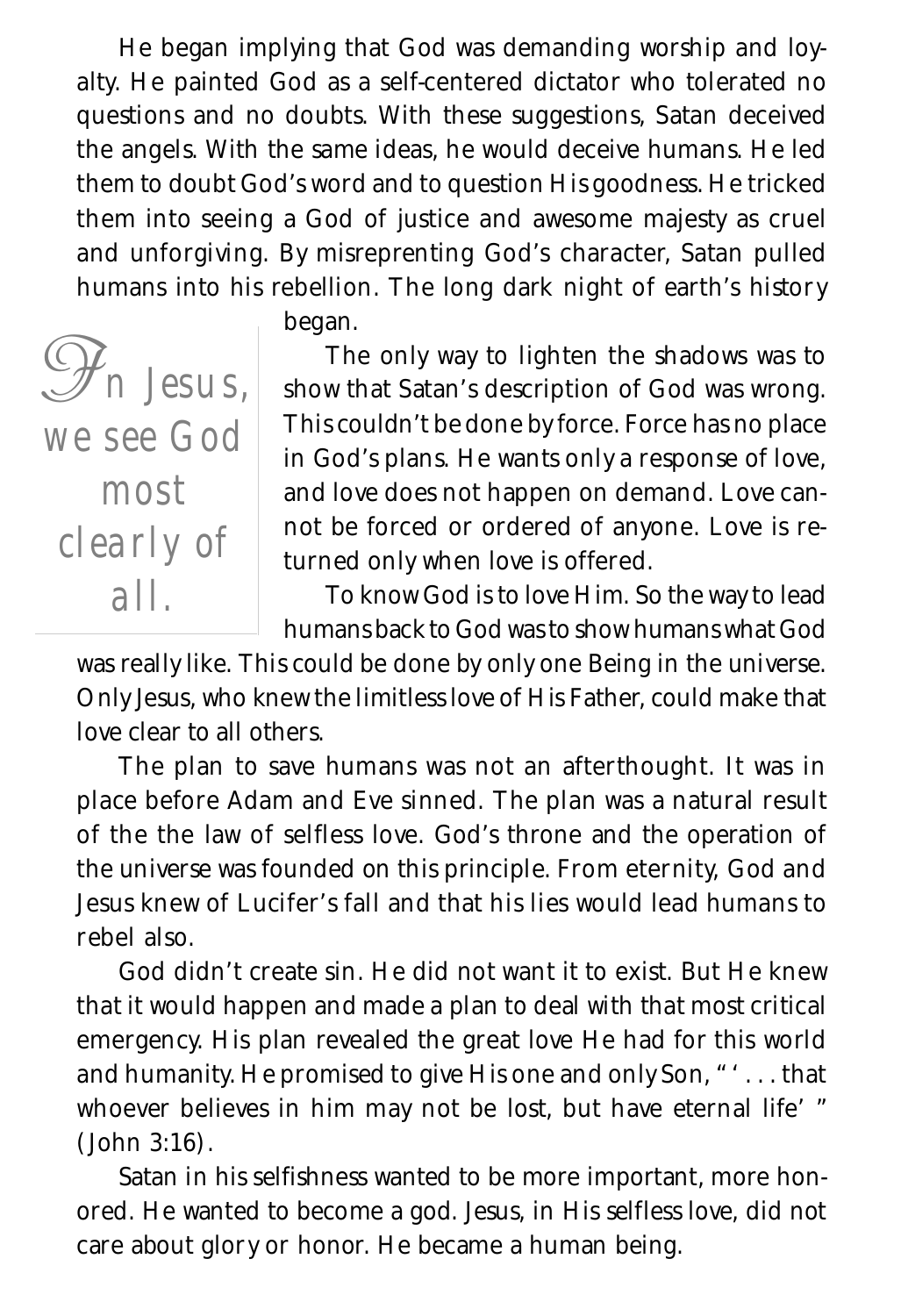Jesus volunteered to make this sacrifice. He could have stayed at His Father's side in the glory of heaven, worshipped and honored by the angels. Instead He chose to step down from the throne of the universe to bring light and life to a dark world.

Two thousand years ago in heaven, Jesus announced fulfillment of the plan that had been hidden from eternity. " 'You do not want sacrifices and offerings, but you have prepared a body for me…. "Look, I have come. It is written about me in the book. God, I have come to do what you want." " (Hebrews 10:5, 7). Jesus was ready to visit our world and become a human.

Humans could not have lived in the glory of His normal appearance. Only the specially prepared body made it possible for Him to walk among us. His divinity was covered with humanity; His invisible glory was hidden by His visible human body.

While the Israelites wandered in the desert, Jesus lived among them in the sanctuary He commanded them to build. Now He came to live among humans again, to teach us the truth about God's character and His love.

Since Jesus came to live as a human, we know that God understands our trials and sympathizes with our troubles. Everyone can see that our Creator is the Friend, of sinners. Throughout Jesus' life on earth, every act of love, every promise of joy, every teaching of grace showed God living with us.

Satan claimed that God's law of love is a law of selfishness, impossible to obey. He blamed God for the sin of Adam and Eve and all the suffering that has happened since that day. He led humans to think that God and His law are the reason that sin, suffering, and death exist.

Jesus came to show that Satan was wrong. As a human, He would show that the law could be kept. He had to face all the temptations that any human would face. If anyone had to bear a trial that Jesus did not, then Satan would claim that God's power was not strong enough for us. Because of this, Jesus endured every trial that we face. He used no power that God does not offer freely to anyone.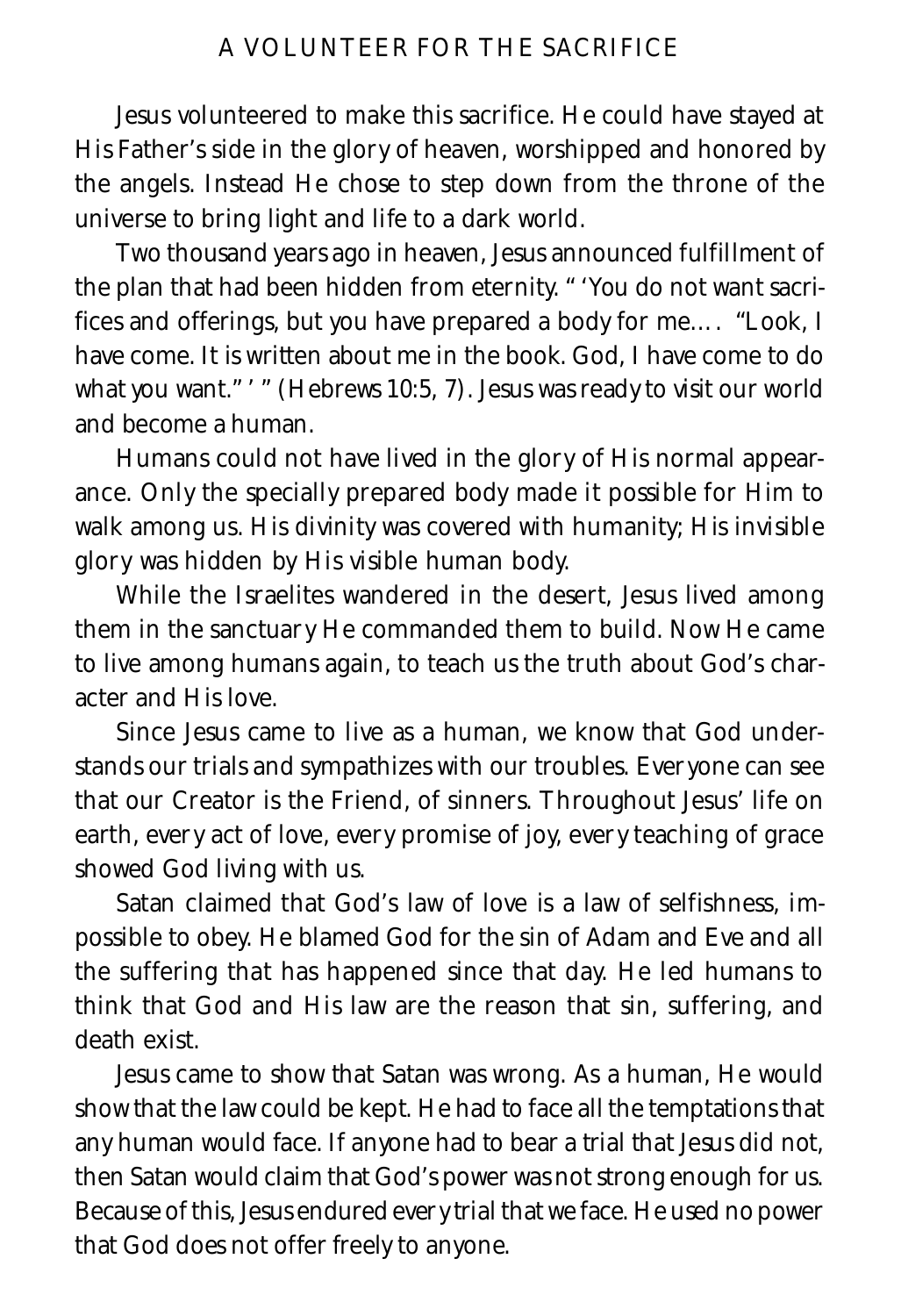As a human, He faced temptations with the strength given to Him by God. He went about doing good and healing those who suffered. He showed the truth about God's law and what it means to serve God. Jesus' life proves that it is possible for us also to

J*esus bound Himself to humanity with a tie that will never be broken.*

obey God's law.

By His humanity, Jesus reached humans. By His divinity, He kept hold on the throne of God. As the Son of man, He gave us an example of living by God's law. As the Son of God, He gives us the power to do the same. He is our Guarantee that sin can be overcome. Through His power, heaven's laws can be obeyed.

Jesus gave up honor and glory to become a human. He showed that His

character is just the opposite of Satan's. But Jesus went even further. He didn't just become a human. He became a sacrifice to save humans.

#### TREATED AS WE DESERVE

Jesus was treated as we deserve to be, so that we can be treated the way He deserves. He was condemned for our sins, which He had nothing to do with. This was so we can be saved by His righteous goodness, which we have nothing to do with. He suffered our death, so that we can be given His life. "We are healed because of his wounds" (Isaiah 53:5).

With His life and His death, Jesus did more than just restore the damage caused by sin. Satan tried to separate humankind from God forever. But because of Jesus, we are more closely tied to God than if we had never fallen into sin. By becoming one of us, Jesus bound Himself to humanity with a tie that will never be broken.

When God "so loved the world" that He gave His Son, He gave that Son to humanity forever. God has adopted human nature in the person of His Son. Through Him, God carried that nature into heaven.